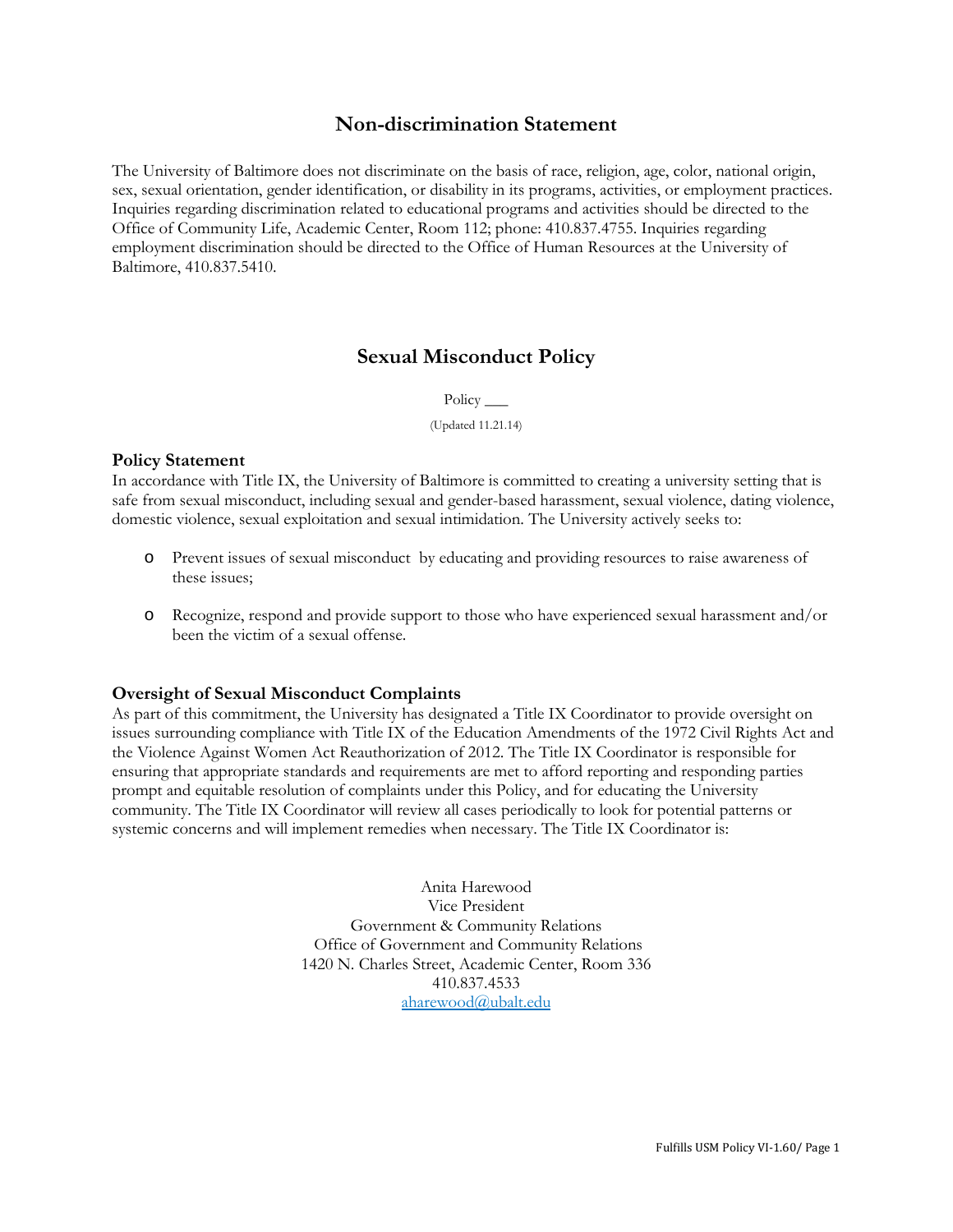The Dean of Students and the Assistant Vice President for Human Resources serve as Deputy Title IX Coordinators in the effort to directly respond to concerns and support awareness programs within the UB community.

The Dean of Students is responsible for the oversight of the process to address complaints where the responding party's primary university role is as a student.

> Kathleen Anderson Dean of Students Office of Community Life and the Dean of Students 1420 N. Charles Street, Academic Center, Room 112 410.837.4755 [kanderson@ubalt.edu](mailto:kanderson@ubalt.edu)

The Assistant Vice President for Human Resources is responsible for the oversight of the process to address complaints where the responding party's primary university role is a as a university employee or university contractor.

> Mary Maher, M.A. Assistant Vice President Office of Human Resources 1319 N. Charles Street, Charles Royal Building, 3rd Floor 410.837.5410 [mmaher@ubalt.edu](mailto:mmaher@ubalt.edu)

Individuals with inquiries concerning the application of Title IX may also contact:

The Office of Civil Rights, Philadelphia Office U.S. Department of Education The Wanamaker Building, Suite 515 100 Penn Square East Philadelphia, PA 19107-3323 OCR.Philadelpha@ed.gov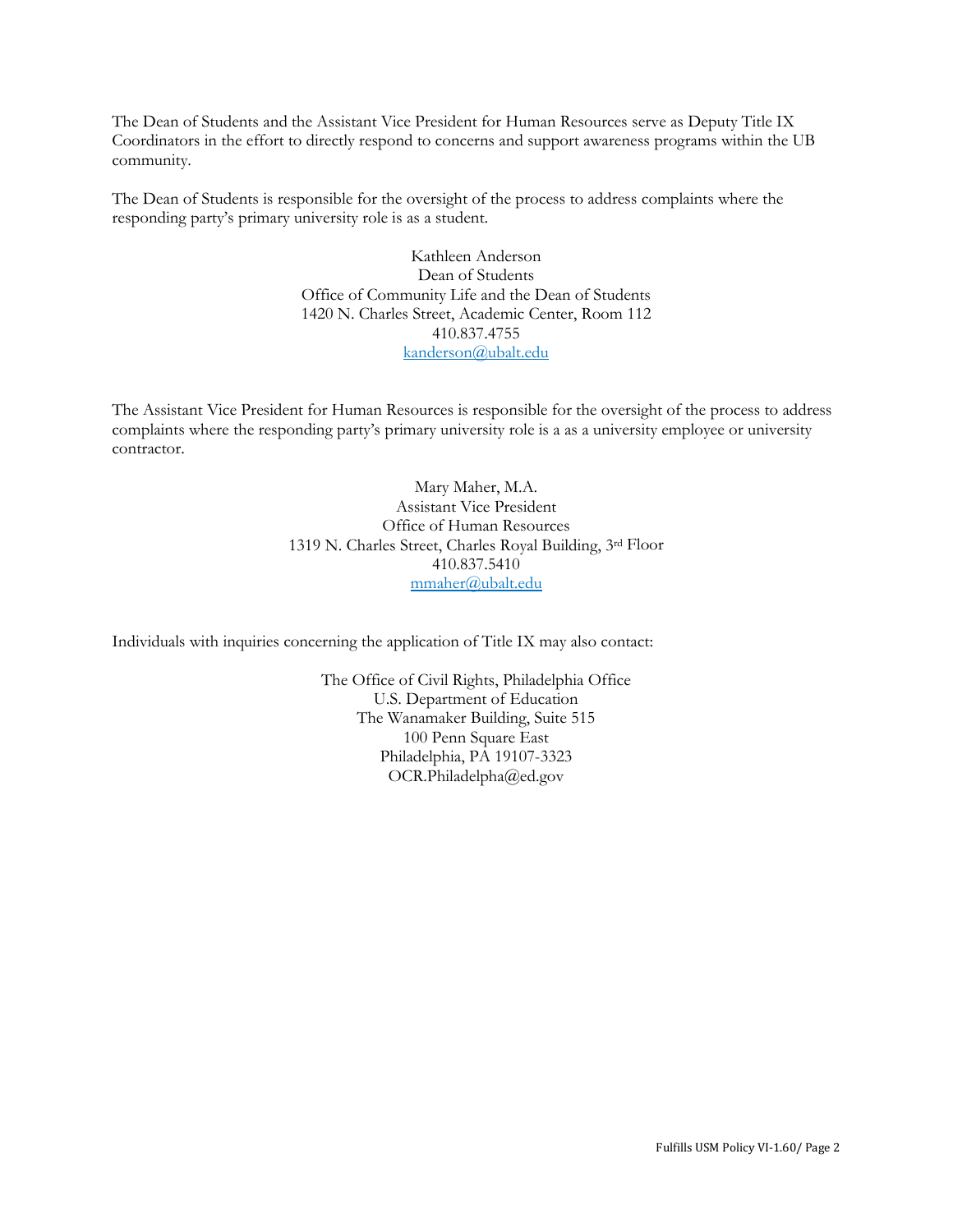# **Policy Statements**

### **I. Sexual Harassment**

The University of Baltimore reaffirms the principle that its students, faculty, and staff have a right to be free from sexual harassment by any member of the University community. Sexual harassment represents a failure in ethical behavior and will not be condoned as it subverts the mission of the University and threatens the careers, educational experience, and well-being of students, faculty, and staff.

### **II. Stalking, Domestic Violence, Dating Violence, Sexual Assault, Sexual Violence, Sexual Exploitation, and Sexual Intimidation**

The University of Baltimore prohibits stalking, domestic violence, sexual assault, sexual violence, dating violence, sexual exploitation, and sexual intimidation and shall take preventative measures to ensure that faculty, staff, students and visitors are appropriately protected from such actions. The University will process all complaints of sexual misconduct, regardless of where the conduct occurred, to determine whether the conduct occurred in the context of an educational program or activity or had continuing effects on campus or in an off-campus education program or activity.

### **III. Definitions**

- i. **Consent** means a knowing, voluntary, and affirmatively communicated willingness to mutually participate in a particular sexual activity or behavior. It must be given by a person with the ability and capacity to exercise free will and make a rational and reasonable judgment. Incapacitation may result from sleep, unconsciousness, temporary or permanent mental or physical disability, involuntary physical restraint, and the influence of alcohol, drugs and other medications. Consent may be expressed either by affirmative words or actions, as long as those words or actions create a mutually understandable permission regarding the conditions of sexual activity. Consent may be withdrawn at any time. Consent cannot be obtained by force, threat, coercion, fraud, manipulation, reasonable fear of injury, intimidation or through the use of the one's mental or physical helplessness or incapacity. Consent cannot be implied based upon the mere fact of a previous consensual dating or sexual relationship. Consent to engage in sexual activity with one person does not imply consent to engage in sexual activity with another. It is the responsibility of the person who wants to engage in sexual activity to ensure that he/she has the consent of the other to engage in the activity.
- ii. **Dating Violence** means violence committed by a person who is or has been in a social relationship of a romantic or intimate nature with the reporting party. The existence of such a relationship shall be determined based on a consideration of the length of the relationship, the type of relationship, and the frequency of interaction between the persons involved in the relationship.
- iii. **Domestic Violence** means violence committed by a current or former spouse or intimate partner of the reporting party, by a person with whom the reporting party shares a child in common, by a person who is cohabitating with or has cohabitated with the reporting party as a spouse or intimate partner, by a person similarly situated to a spouse of the reporting party, or by any other person against an adult or youth reporting party protected from those acts by domestic or family violence laws of Maryland.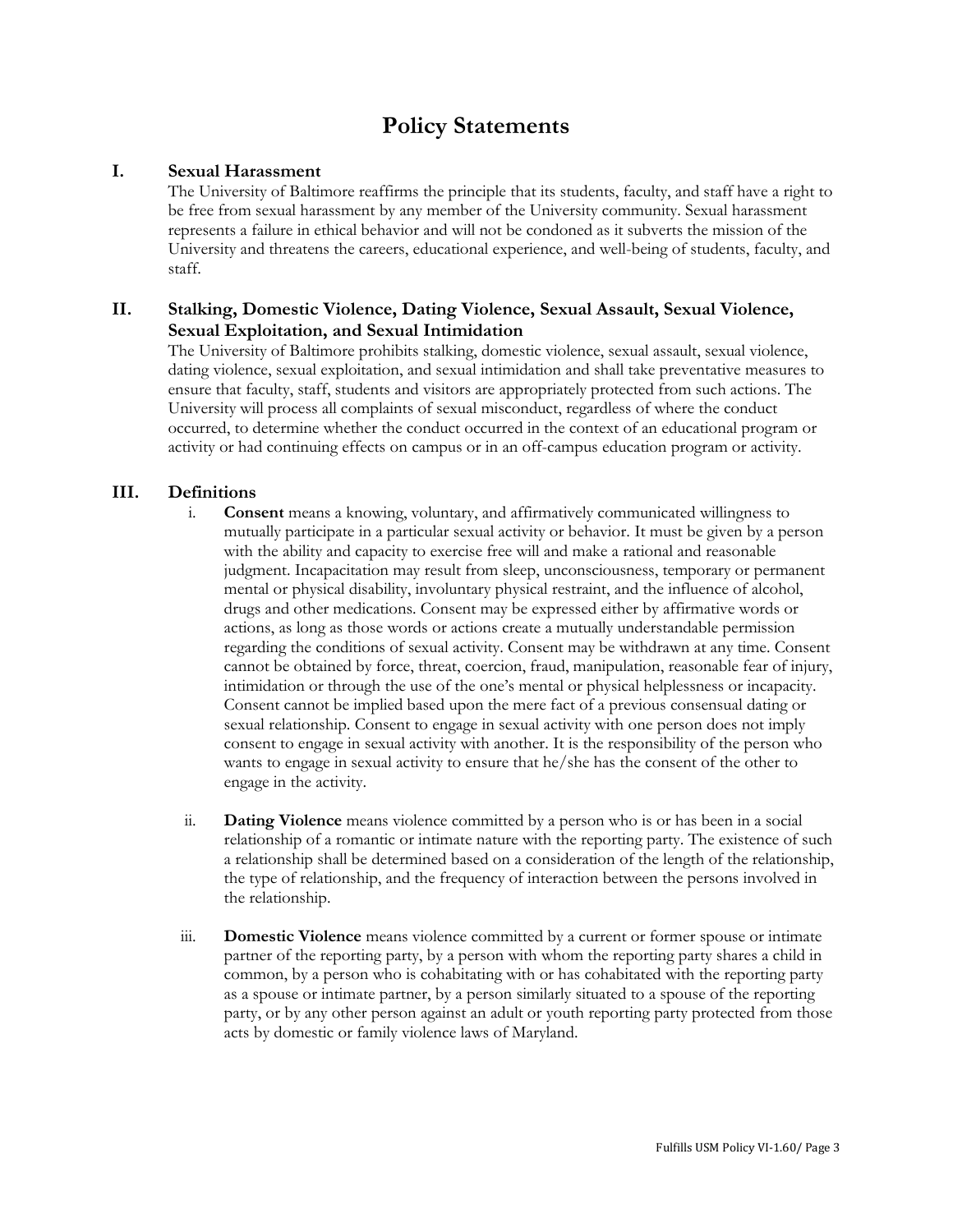- iv. **Interim Measures** means reasonably available steps the University may take to protect the parties while a sexual misconduct investigation is pending. Interim measures may include, but are not limited to, change in class section, alternative work schedule or location, interim suspension, and contact restrictions.
- v. **Responsible Employee** includes any employee who (1) has the authority to take action regarding sexual misconduct; (2) is an employee who has been given the duty of reporting sexual misconduct; or (3) is someone another individual could reasonably believe has this authority or duty to report sexual misconduct. Responsible employees at the University of Baltimore include: the Title IX Coordinator, the Title IX Deputy Coordinators, Title IX Investigators, faculty and instructors, University administrators, all exempt employees and non-exempt employees in student facing positions, University law enforcement and other University first responders.
- vi. **Retaliation** means intimidating, threatening, coercing, or discriminating against any individual for the purpose of interfering with any right or privilege secured by law or University of Baltimore or University System of Maryland policy, or because an individual has made a complaint, testified, assisted, or participated in any manner in an investigation, proceeding or hearing related to sexual misconduct. Retaliation includes retaliatory harassment.

#### **vii. Sexual Assault**

### i. Sexual Assault I. – Non-Consensual Sexual Intercourse

1. Any act of sexual intercourse with another individual without consent. Sexual intercourse includes vaginal or anal penetration, however slight, with any body part or object, or oral penetration involving mouth to genital contact.

### ii. Sexual Assault II. – Non-Consensual Sexual Contact

- 1. Any intentional touching of the intimate parts of another person, causing another to touch one's intimate parts, or disrobing or exposure of another without consent. Intimate parts may include genitalia, groin, breast, or buttocks, or clothing covering them, or any other body part that is touched in a sexual manner. Sexual contact also includes attempted sexual intercourse.
- viii. **Sexual Exploitation** means taking non-consensual or abusive sexual advantage of another person for one's own advantage or benefit or for the advantage or benefit of anyone other than the person being exploited.
- ix. **Sexual Harassment** is any unwelcome sexual advance, unwelcome request for sexual favors, or other unwelcome verbal or physical conduct of a sexual nature when: (1) Submission to or rejection of such conduct is made, either explicitly or implicitly, a term or condition of an individual's employment, evaluation of academic work, or participation in any aspect of a University of Baltimore program or activity; (2) Submission to or rejection of such conduct by an individual is used as the basis for academic, employment, or activity or program participation related decisions affecting an individual; or (3) Such conduct has the purpose or effect of unreasonably interfering with an individual's work or academic performance, i.e., it is sufficiently severe, persistent or pervasive to create an intimidating, hostile, humiliating, demeaning or sexually offensive working, academic, residential or social environment.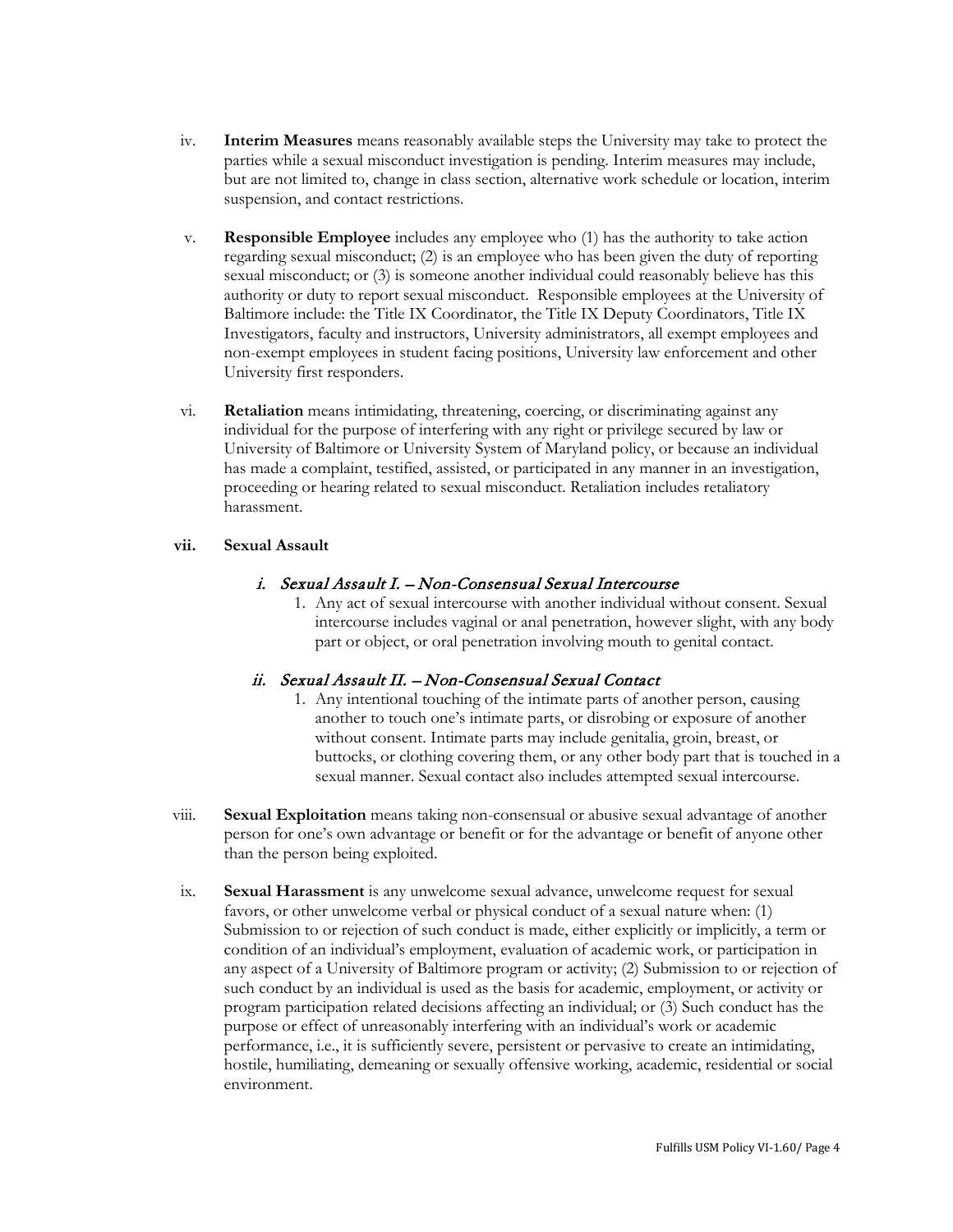- x. **Sexual Intimidation** means (1) threatening to sexually assault another person; (2) gender or sex-based stalking, including cyber-stalking; or (3) engaging in indecent exposure.
- xi. **Sexual Misconduct** is an umbrella term that includes dating violence, domestic violence, sexual assault, sexual exploitation, sexual harassment, sexual intimidation, sexual violence, and stalking.
- xii. **Sexual Violence** is a form of sexual harassment and refers to physical sexual acts perpetrated without consent. Sexual violence includes rape, sexual assault, sexual battery, and sexual coercion, sexual violence, in any form, is a criminal act.
- xiii. **Stalking** means engaging in a course of conduct directed at a specific person that would cause a reasonable person to fear for his or her safety or the safety of others, or suffer substantial emotional distress.
- **xiv. University Employee:** includes, but are not limited to, all full-time, part-time, visiting and adjunct faculty and instructors, regular and contractual employees and contractors, vendors and consultants under University contract.

### **IV. Procedures for the Resolution of Sexual Misconduct Charges**

The University of Baltimore has adopted procedures to provide prompt and equitable resolution of sexual misconduct complaints involving students, faculty and staff and third parties having business with the University (i.e. contractors, vendors, etc.) and to take reasonable steps to prevent recurrence of any sexual violence and remedy discriminatory effects on the reporting party and others, if appropriate.

Complaints covered under these procedures are those in which the alleged action(s) are prohibited by state law, federal law, University System of Maryland policy and/or University of Baltimore policy and where the alleged action(s) involve students, faculty, staff and/or third parties as noted above. A reporting party's rights to a prompt and equitable resolution of complaints made under the University's procedure will not be affected if the reporting party also chooses to pursue other legal remedies, including those initiated by filing a complaint with the responsible federal department or agency. The rules governing this procedure are intended to encourage the early and constructive consideration of concerns while at the same time protecting the substantive rights of interested persons, meeting appropriate due process standards, and assuring that the University of Baltimore complies with applicable state and federal regulations.

Any individual who has experienced sexual misconduct should not try to resolve the matter themselves. Students should contact the Deputy Title IX Coordinator located in the Office of Community Life. Employees should contact the Deputy Title IX Coordinator located in the Office of Human Resources. In addition, any individual may contact the Title IX Coordinator. The University of Baltimore takes any sexual offense very seriously and the University will respond to all claims of sexual misconduct appropriately.

Any victim or witness of a sexual offense is encouraged to report the incident and may also choose to contact law enforcement or medical personnel as soon as possible following the incident to receive guidance in the preservation of evidence needed for proof of criminal assaults and the apprehension and prosecution of assailants. Through its concurrent Jurisdiction and Mutual Aid Agreement with the Baltimore City Police Department, the University of Baltimore Police Department has access to the Baltimore City Police Crime Laboratory and other investigating units upon request.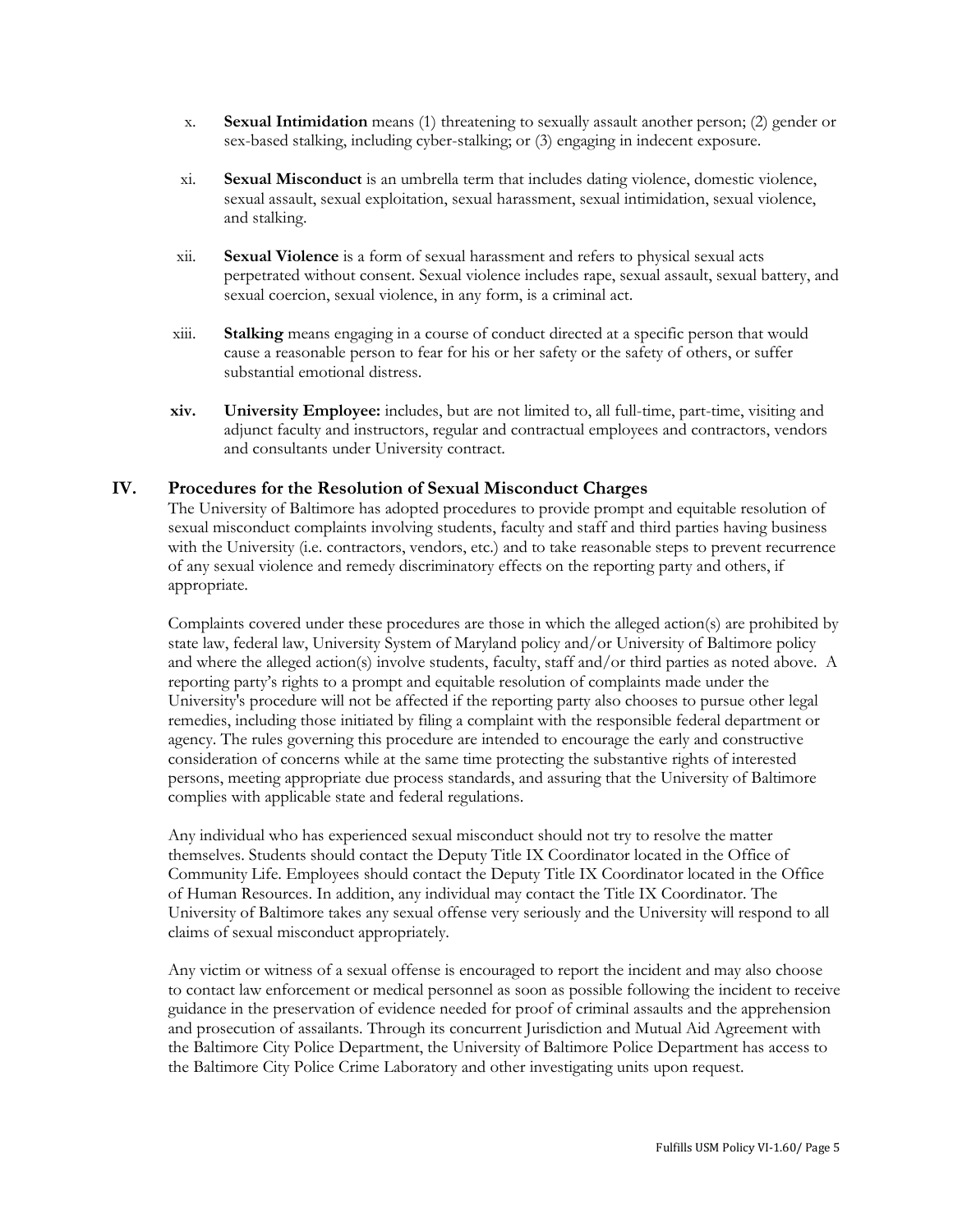Any acts of retaliatory behavior, including, but not limited to, intimidation, threatening, coercing, or discriminating against an individual, because of that individual's complaint or participation in any process under this policy is prohibited and is subject to adjudication through the University's conduct process and/or through legal and employment processes.

When a sexual offense charge is brought, this policy assures the reporting party and the responding party an adequate, reliable and impartial investigation of the complaint, including the following rights:

- the reporting party and the responding party are entitled to the same opportunity to have an advisor present during the University's investigation process;
- the advisor described above may be anyone of the party's choosing, but may not participate in an investigation under this policy except to (1) observe any portion of investigation in which the party who selected him or her participates, and (2) advise the party who selected him or her;
- both the reporting party and the responding party will have the opportunity to present witnesses and evidence to the Title IX investigator;
- both the reporting party and the responding party are informed of the outcome of the University's investigation that followed an allegation of sexual misconduct to the extent allowed under applicable federal and Maryland law;
- the reporting party and the responding party will be treated with dignity, courtesy, and professionalism; and
- while the offense must be reported according to federal reporting mandates and Maryland law, the reporting party's right to choose whether to proceed with the University investigative process and/or criminal charges will be upheld to the greatest extent possible.

#### **Amnesty Policy**

The safety and security of the community is the University's primary concern. As such, if a reporting party was under the influence of alcohol or drugs at either the time of the misconduct or at the time one makes the report, s/he will not be charged by the University with a violation of University policy for being under the influence.

#### **Confidentiality**

The Title IX Coordinator and Deputy Coordinators will evaluate requests for confidentiality in the context of the institution's responsibility to provide a safe and secure environment. All reports received, including confidential reports, are to be included in the annual disclosure of crime statistics, as required by federal law. The University will protect the confidentiality of reporting parties by excluding identifying information about the reporting party from publicly available records to the extent permitted by law.

If the reporting party requests confidentiality, all reasonable steps to investigate and respond to the complaint consistent with that request will be taken. However, the ability to investigate and respond to the complaint may be limited by this request.

The request for confidentiality will be evaluated in the context of the responsibility to provide a safe environment. The request for confidentiality will be weighed against the following factors: the seriousness of the alleged conduct; whether there have been other complaints about the same individual; the University's responsibility to provide a safe working and learning environment and the responding party's right to receive information about the allegation(s). The University cannot ensure confidentiality nor can it ensure that a complaint will not be investigated.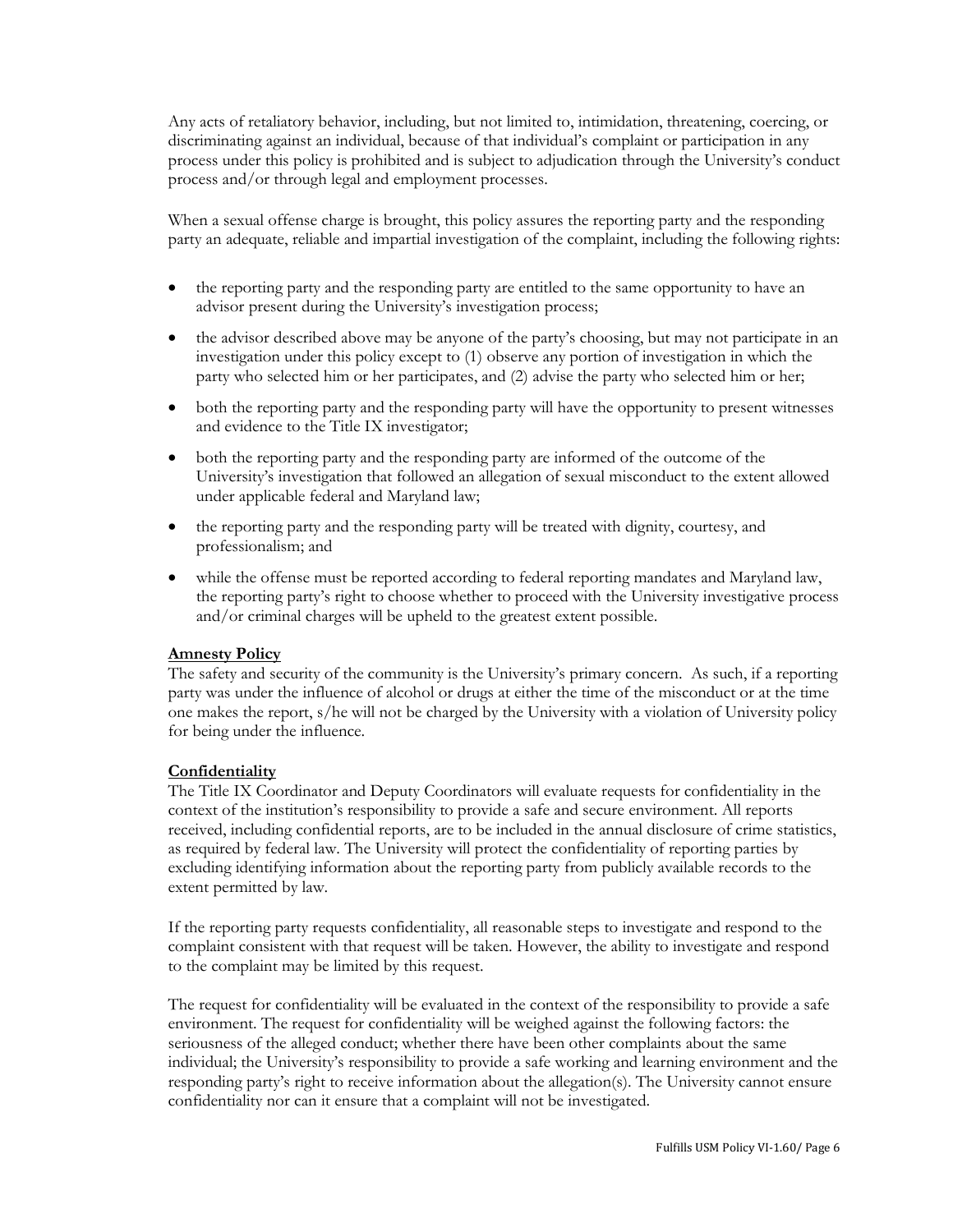The University will maintain as confidential any accommodations or protective measures provided to the reporting party, to the extent that maintaining such confidentiality would not impair the ability of the institution to provide the accommodation or protective measure.

#### **Confidential Reporters**

Certain professional counselors at the University are generally exempt from reporting confidential reports of sexual misconduct, other than to comply with federal crime reporting requirements as explained above. These professional counselors include certain psychiatrists, psychologists, and other mental health professionals affiliated with the University Counseling Center.

Exceptions to this confidentiality policy may occur in certain situations, for example, when an individual reports incidents of child abuse, or to comply with a court order. As appropriate, the counselors identified in the preceding paragraph will inform those they counsel of procedures for reporting crimes on a voluntary, anonymous basis to the University for inclusion in the annual security report.

### **Confidential Reporters**

**University of Baltimore Counseling Center Staff** 1420 N. Charles Street, Academic Center, Room 111 410.837.5159 [counseling@ubalt.edu](https://webmail.ubalt.edu/owa/redir.aspx?C=jGFIP3Qe30andqjF7msED12V6yuItNEI88CtH9MGDHx6LUQCugpZaAXRs-kQdb8obdgZgHEFUQM.&URL=mailto%3acounseling%40ubalt.edu)

**Dr. Myra Waters, Director, Psychologist - Counselor** [mwaters@ubalt.edu](https://webmail.ubalt.edu/owa/redir.aspx?C=jGFIP3Qe30andqjF7msED12V6yuItNEI88CtH9MGDHx6LUQCugpZaAXRs-kQdb8obdgZgHEFUQM.&URL=mailto%3amwaters%40ubalt.edu)

**Dr. Marquette Turner, Psychologist - Counselor** [mturner@ubalt.edu](https://webmail.ubalt.edu/owa/redir.aspx?C=jGFIP3Qe30andqjF7msED12V6yuItNEI88CtH9MGDHx6LUQCugpZaAXRs-kQdb8obdgZgHEFUQM.&URL=mailto%3amturner%40ubalt.edu)

**Mr. Barachius "Chislon" Thomas, Psychologist – Counselor** [bthomas@ubalt.edu](https://webmail.ubalt.edu/owa/redir.aspx?C=jGFIP3Qe30andqjF7msED12V6yuItNEI88CtH9MGDHx6LUQCugpZaAXRs-kQdb8obdgZgHEFUQM.&URL=mailto%3abthomas%40ubalt.edu)

#### **Record Keeping**

The University will keep records of actions taken under this policy, including, but not limited to, records of any reports of sexual misconduct and records of any proceedings or resolutions.

### **V. Making a Complaint/Submitting a Report**

### **A. STUDENT REPORTING PROCESS**

A student who believes that s/he has experienced a sexual offense should report the incident to the Deputy Title IX Coordinator located in the Office of Community Life as soon as possible. A nonstudent who believes that s/he has experienced a sexual offense committed by a student should also report the incident to the Deputy Title IX Coordinator located in the Office of Community Life as soon as possible.

#### **Informal Complaint**

The University of Baltimore encourages informal resolution options when the parties desire to resolve the situation cooperatively, or when inappropriate behavior does not rise to the level of violation of UB policy, as determined by the Deputy Title IX Coordinator located in the Office of Community Life, but nonetheless is adversely affecting the University or educational environment.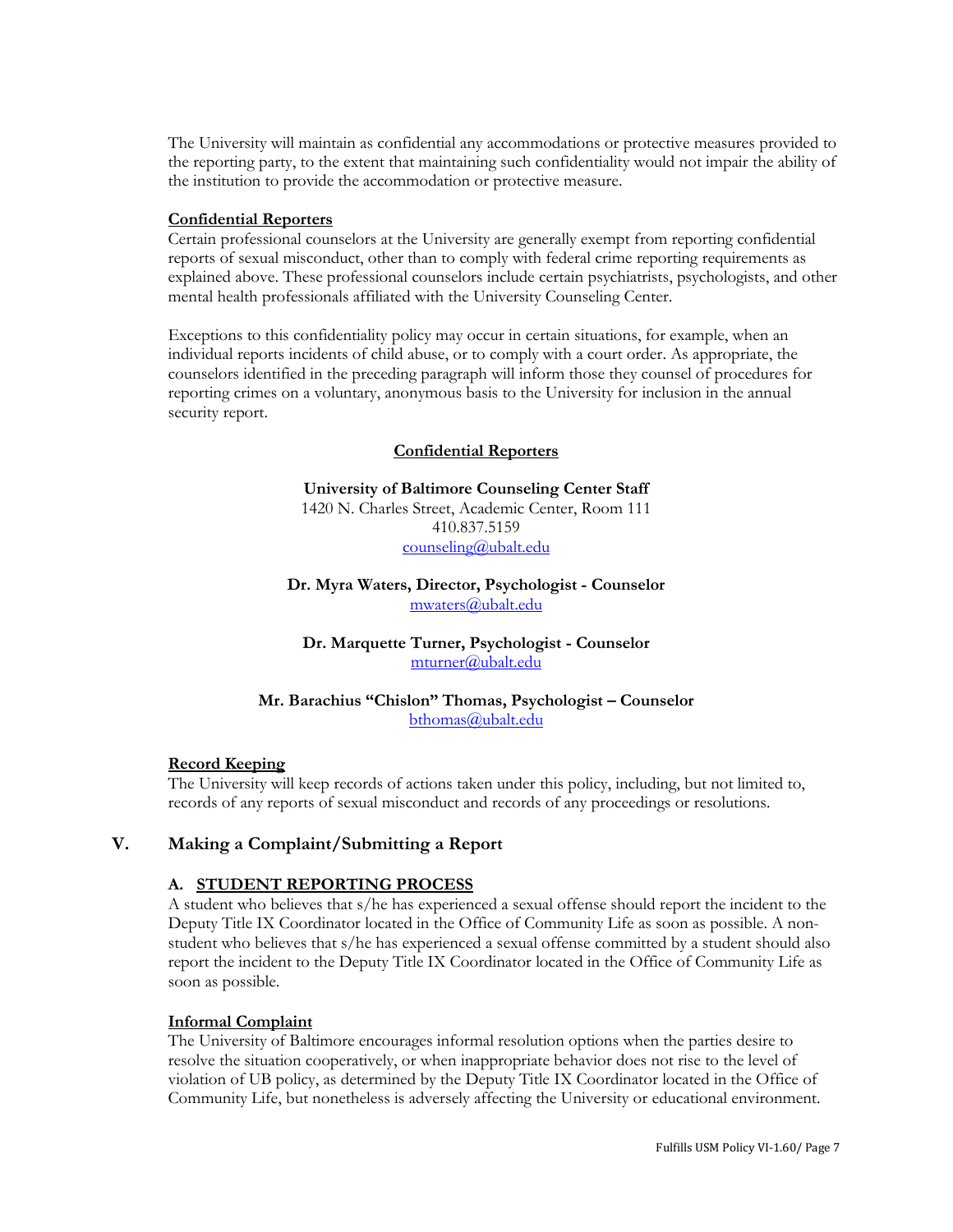Informal resolution may include an inquiry into the facts, but typically does not rise to the level of an investigation. Complaints of sexual assault are not permitted to be remedied with informal resolution processes.

Informal resolution may include, but is not limited to, options such as reassignment of class section, mediation, separation of the parties or referral of the parties to counseling programs. Situations that are resolved through informal resolution are usually subject to follow-up after a period of time to assure that resolution has been implemented effectively. Steps taken by the Dean of Students to help the parties achieve informal resolution will be documented. Some reports of discrimination or harassment may not be appropriate for informal resolution.

### The reporting party does not have to attempt informal resolution prior to filing a formal complaint.

In response to reports of discrimination or sexual misconduct in cases where the reporting party does not wish to engage in informal resolution, where informal resolution is not appropriate, or in cases where attempts at informal resolution are unsuccessful, a formal investigation will be initiated.

### **Formal Complaint**

When making a formal complaint, individuals will be asked to provide the complaint in writing containing the contact information of the person filing the complaint and a brief description of the alleged misconduct, including:

- when and where the alleged conduct occurred;
- the name(s) of the person(s) alleged to have violated the policy, if known;
- the names of any witnesses to the violation; and
- the relief requested.

Any formal complaint should be filed within ten (10) working days after the student becomes aware of the claimed violation. There is no statute of limitation on the length of time an individual has to make a complaint; however, allowing more time to pass may have an impact the University's ability to respond. Upon receiving the complaint, a copy of the statement will be provided, in writing, to any person(s) alleged to have violated any of the laws, regulations or policies within ten (10) working days of receiving the formal written complaint.

An investigation will be made of the complaint. The reporting party, responding party, and witnesses will be given the opportunity to submit relevant information. If a Title IX investigator has not already met with the reporting party, s/he will schedule a meeting. The purpose of this meeting is to provide the reporting party with a general understanding of these procedures and, if applicable, to identify forms of support or immediate intervention available to the reporting party, as appropriate, and to gather relevant information. The Title IX investigator will also meet in a preliminary manner with the respondent. The purpose of this meeting is to provide the responding party with a general understanding of these procedures and, if applicable, to identify forms of support available to the responding party, as appropriate, and to gather relevant information.

During the investigation, the University will take appropriate measures to ensure the safety of all involved parties to the greatest extent possible. Such measures may include protective orders, no contact orders, and changing of academic, transportation, and working situations, if such accommodation is reasonably available.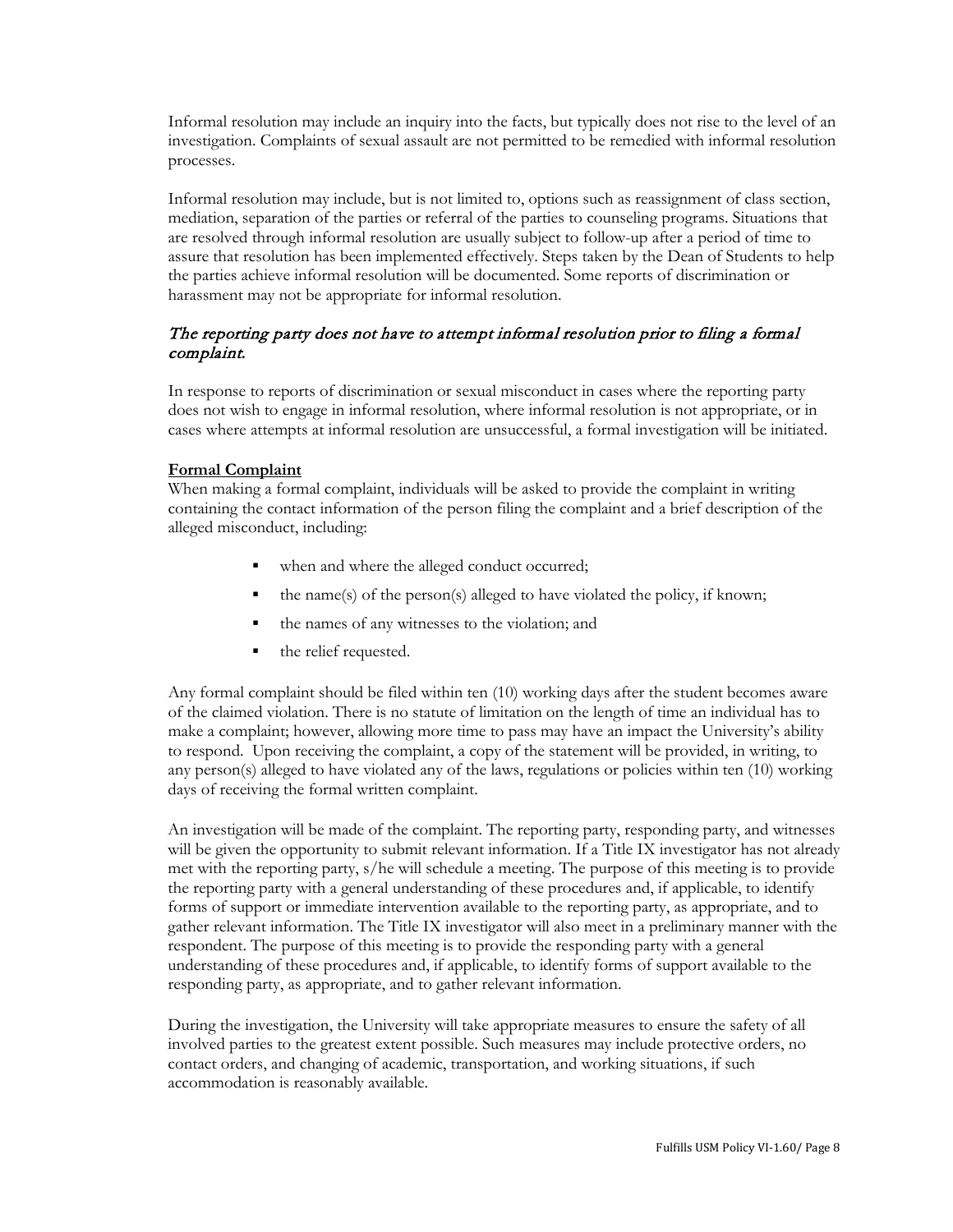After preliminary meetings with the reporting party and the responding party, the Title IX investigator will review all relevant information, meet with all individuals involved, and consider all relevant facts and circumstances, such as the nature of the conduct, the context in which the conduct occurred, and the history of the conduct involving the parties. Both parties shall have the opportunity to see evidence that is collected by the Title IX investigator, including written statements made by a party or witness, unless such viewing is prohibited by law; these reviews shall occur before the Title IX investigator makes a final determination. All determinations regarding a violation of the Policy will be made based on a "preponderance of the evidence" standard.

The investigation will be completed within sixty (60) working days unless doing so would compromise the integrity of the investigation process or other extenuating circumstances exist.

After the investigation, both the reporting party and responding party will receive a document summarizing the Title IX investigator's findings. The findings will state one of the following conclusions:

- 1. No violation of University policy has occurred, and the complaint is dismissed.
- 2. There has been a violation of law or University policy.

If the Title IX investigator concludes that there has been a violation of law or University policy, the Title IX investigator will then make a determination of an appropriate sanction(s), and will notify the parties of that sanction, unless such disclosure is prohibited by law. The range of student sanctions for those found responsible for sexual misconduct includes reprimand up to and including suspension, dismissal and expulsion.

**Appeal:** The final outcome of an investigation may be appealed by either party. A party wishing to appeal must submit a written request to the Title IX Coordinator within five (5) working days after the receipt of the determination or decision. The written request for an appeal must include an explanation of how the considerations for appeal have been met. The sole considerations for an appeal are limited to the following:

- 1. A procedural error or omission occurred that significantly impacted the outcome of the investigation. A written summary of this error or omission and its potential impact must be included.
- 2. Consideration of new evidence, unknown or unavailable during the original investigation that could substantially impact the original finding or sanction. A written summary of this new evidence and its potential impact must be included.

The Title IX Coordinator will decide the appeal after reviewing the full record relevant to the complaint. If appealing to the Title IX Coordinator will create a conflict of interest, the president of the University will designate an unbiased person to review the appeal. The Title IX Coordinator or the president's designee will compose a written decision on the appeal within fifteen (15) working days of the filing of that appeal and provide it to the reporting and responding parties involved; this decision is the final outcome of the University process.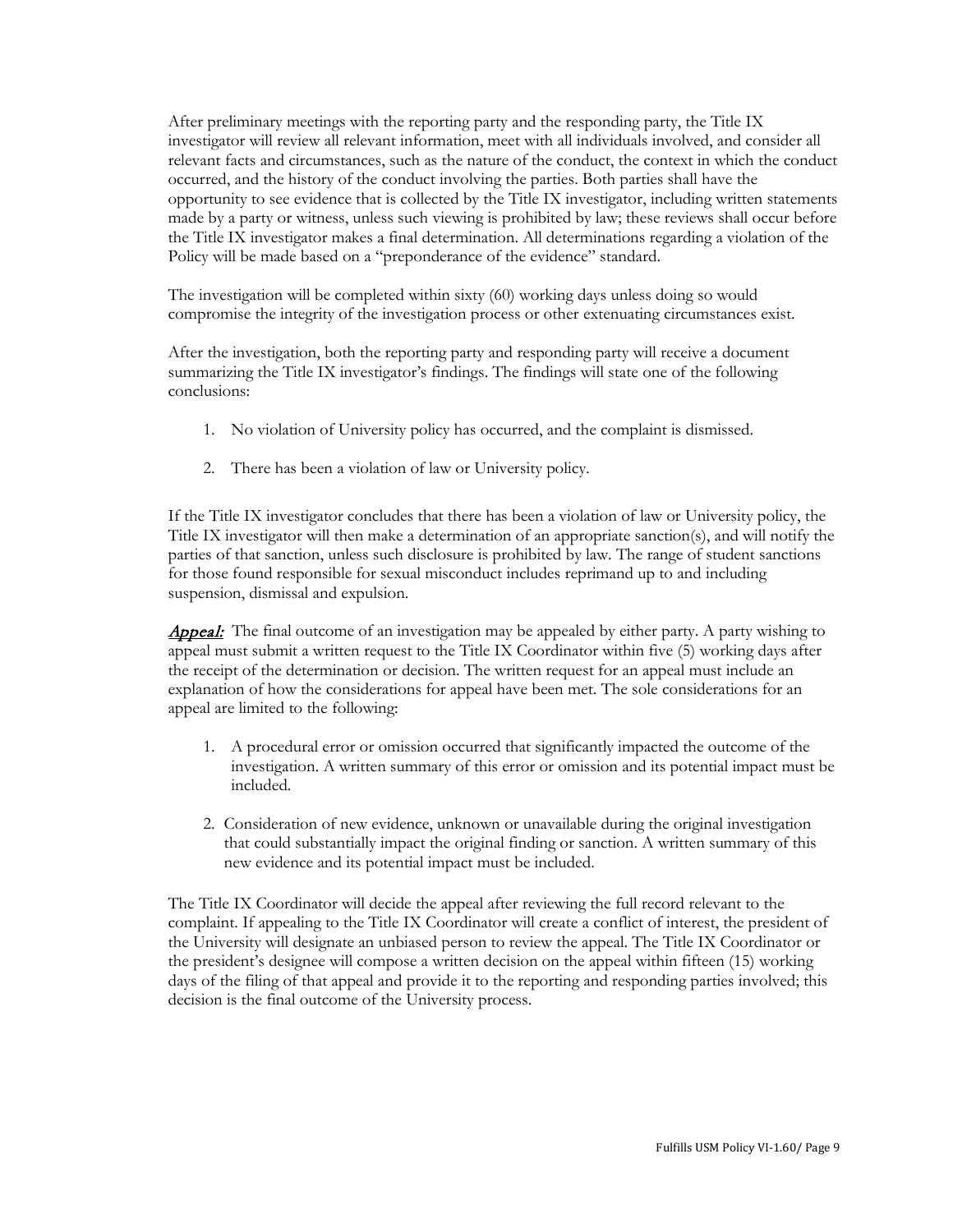### **B. EMPLOYEE REPORTING PROCESS**

An individual may file a complaint with the Deputy Title IX Coordinator located in the Office of Human Resources if the reporting party believes a sexual offense has been committed by a University employee or individual contracted with the University.

### **Informal Complaint**

The University of Baltimore encourages informal resolution options when the parties desire to resolve the situation cooperatively, or when inappropriate behavior does not rise to the level of violation of UB policy, as determined by the Deputy Title IX Coordinator located in the Office of Human Resources, but nonetheless is adversely affecting the workplace or educational environment. Informal resolution may include an inquiry into the facts, but typically does not rise to the level of an investigation. Complaints of sexual assault are not permitted to be remedied with informal resolution processes.

Informal resolution may include, but is not limited to, options such as referral to another University office or program, mediation, separation of the parties or referral of the parties to counseling programs, informal and formal disciplinary action. Situations that are resolved through informal resolution are usually subject to follow-up after a period of time to assure that resolution has been implemented effectively. Steps taken by the Deputy Title IX Coordinator located in the Office of Human Resources to help the parties achieve informal resolution will be documented. Some reports of discrimination or harassment may not be appropriate for informal resolution.

## The reporting party does not have to attempt informal resolution prior to filing a formal complaint.

In response to reports of discrimination or sexual misconduct in cases where the reporting party does not wish to engage in informal resolution, where informal resolution is not appropriate, or in cases where attempts at informal resolution are unsuccessful, a formal investigation will be initiated.

### **Formal Complaint**

When making a formal complaint, individuals will be asked to provide the complaint in writing containing the contact information of the person filing the complaint and a brief description of the alleged misconduct, including:

- when and where the alleged conduct occurred;
- the name(s) of the person(s) alleged to have violated the policy, if known;
- the names of any witnesses to the violation; and
- the relief requested.

Any formal complaint should be filed within ten (10) working days after the individual becomes aware of the claimed offense. There is no statute of limitations on the length of time an individual has to make a claim; however, allowing more time to pass may have an impact on the University's ability to respond. Upon receiving the complaint, a copy of the statement will be provided, in writing, to any person(s) alleged to have violated any of the laws, regulations or policies within ten (10) working days of receiving the formal written complaint. In situations involving students, the Office of Community Life will be notified immediately upon receipt of the complaint.

An investigation will be made of the complaint. Reporting party, responding party, and witnesses will be given the opportunity to submit relevant information. If the Title IX Investigator has not already met with the reporting party, s/he will schedule a meeting. The purpose of the meeting is to provide the reporting party with a general understanding of the procedures and, if applicable, to identify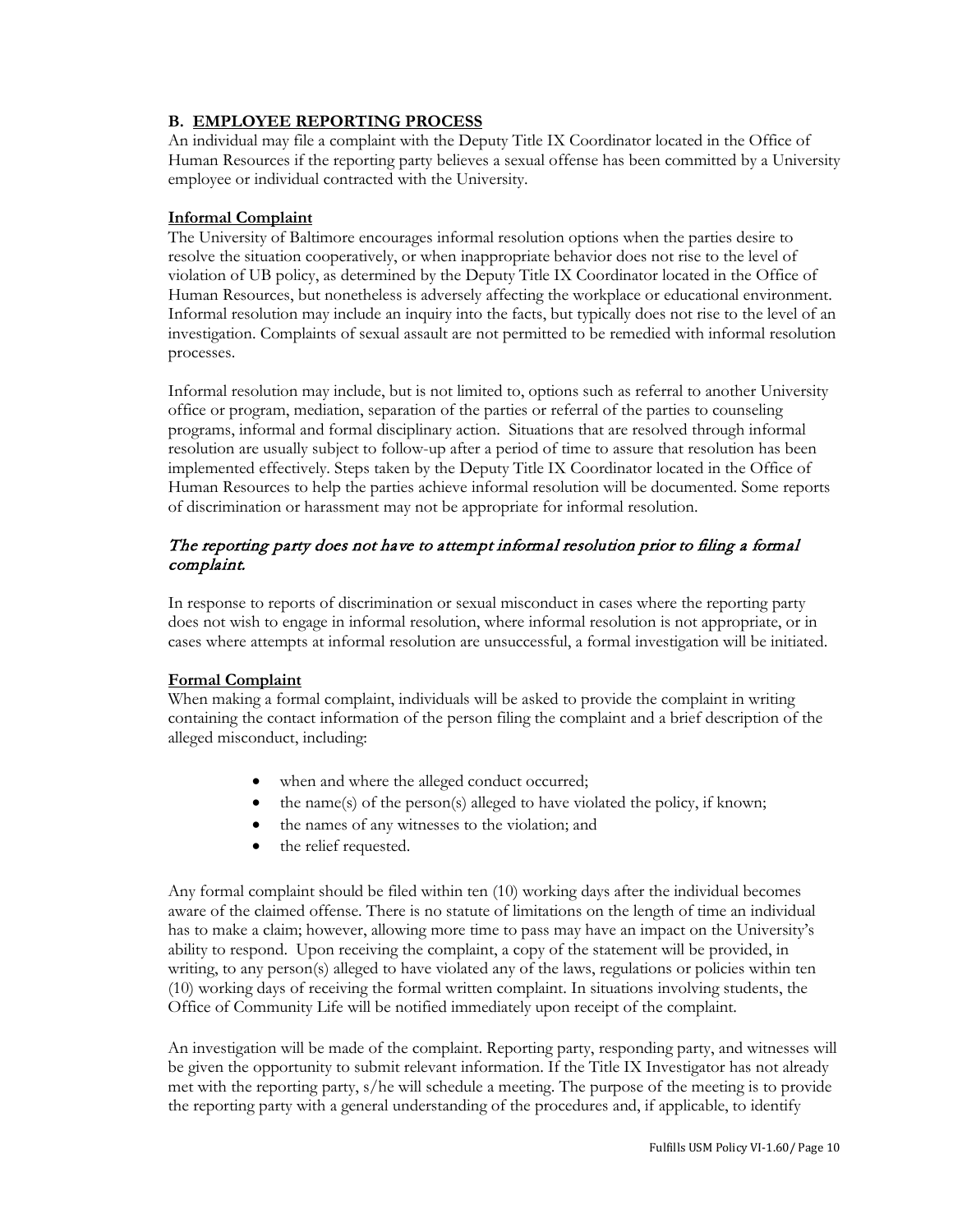forms of support or immediate intervention available to the reporting party, as appropriate, and to gather relevant information. The Title IX investigator will also meet in a preliminary manner with the respondent. The purpose of this meeting is to provide the responding party with a general understanding of these procedures and, if applicable, to identify forms of support available to the responding party, as appropriate, and to gather relevant information.

During the investigation, the University of Baltimore will take appropriate measures to encourage the safety and security of all involved parties to the greatest extent possible. Such measures may include protective orders, no contact orders, and changing academic, transportation and working situations, if such accommodation is reasonable and available.

After preliminary meetings with the reporting party and the responding party, the Title IX investigator will review all relevant information, meet with all individuals involved, and consider all relevant facts and circumstances, such as the nature of the conduct, the context in which the conduct occurred, and the history of the conduct involving the parties. Both parties shall have the opportunity to see evidence that is collected by the Title IX investigator, including written statements made by a party or witness, unless such viewing is prohibited by law; these reviews shall occur before the Title IX investigator makes a final determination. All determinations regarding a violation of the policy will be made based on a "preponderance of the evidence" standard.

If, after the investigation described above, the Title IX investigator concludes that there has been no violation of University policy, the Title IX Investigator will notify the reporting party and responding party that the investigation is closed.

If the Title IX Investigator determines that sexual misconduct has occurred, the Deputy Title IX Coordinator will take steps to address the behavior and impose disciplinary action in accordance with applicable University policy and procedures. Disciplinary actions shall include, but not be limited to, reprimand, demotion, suspension without pay or recommendation for termination to prevent its recurrence.

The investigation will be completed within sixty (60) working days unless doing so would compromise the integrity of the investigation process or other extenuating circumstances exist.

If the Deputy Title IX Coordinator located in the Office of Human Resources determines that the complaint is false, all references to the complaint shall be expunged from the records of the responding party.

The reporting and responding parties will be notified, in writing, about the outcome of the complaint.

**Appeal:** The final outcome of an investigation may be appealed by either party. A party wishing to appeal must submit a written request to the Title IX Coordinator within five (5) working days after the receipt of the determination or decision. The written request for an appeal must include an explanation of how the considerations for appeal have been met. The sole considerations for an appeal are limited to the following:

1. A procedural error or omission occurred that significantly impacted the outcome of the investigation. A written summary inclusive of this error or omission and its potential impact must be included.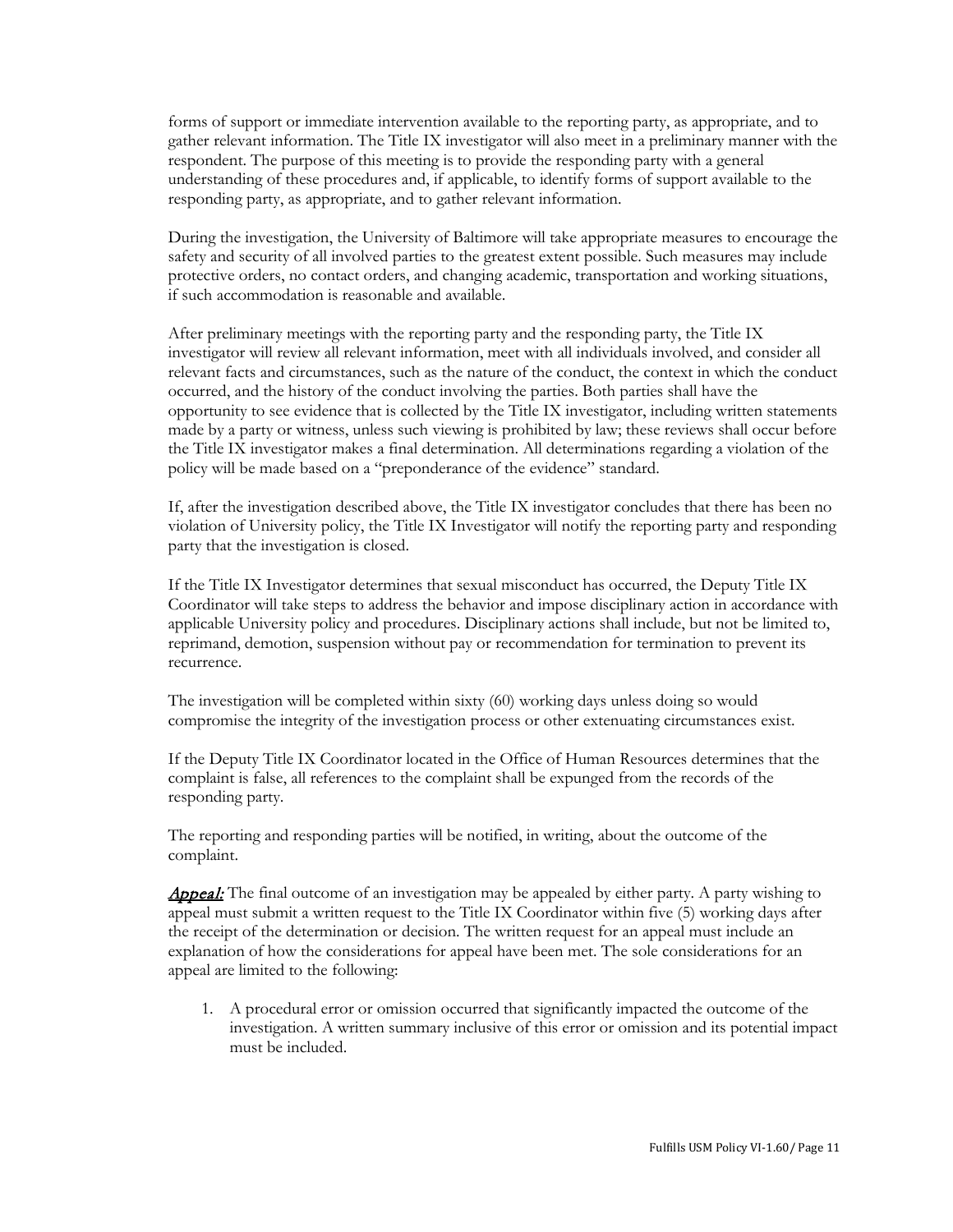2. Consideration of new evidence, unknown or unavailable during the original investigation, which could substantially impact the original finding or disciplinary action. A written summary inclusive of this new evidence and its potential impact must be included.

The Title IX Coordinator will decide on an appeal after reviewing the full record relevant to the grievance. If appealing to the Title IX Coordinator will create a conflict of interest, the -president of the University will designate an unbiased person to review the appeal. The Title IX Coordinator or the president's designee will make a written decision on the appeal within fifteen (15) working days of the filing of that appeal and will provide it to the reporting and responding parties involved; this decision is the final outcome of the University process.

### **VI. Support for Parties Involved**

The University is aware that a reporting party of, or witness to, sexual violence may be uncertain, confused, and/or unaware of the criminal and civil procedures, the internal University Title IX reporting and investigative process, or the many medical, emotional, trauma, and counseling support groups and services that are available.

In order to provide resources and to help lessen the concerns of a reporting party/witness or a responding party, services are available that can provide support to mentor a reporting party or witness through the various processes or services. An individual having the need for assistance or information may at any time contact:

### **Available On-Campus Services include:**

**Office of Community Life and the Dean of Students** 1420 N. Charles Street, Academic Center, Room 112 410.837.4755 [communitylife@ubalt.edu](mailto:communitylife@ubalt.edu)

#### **Office of Human Resources**

1319 N. Charles Street, Charles Royal Building, Third Floor 410.837.5410 [hr@ubalt.edu](mailto:hr@ubalt.edu)

**Counseling Center**  1420 N. Charles Street, Academic Center, Room 111 410.837.5159 [counseling@ubalt.edu](mailto:counseling@ubalt.edu)

**University of Baltimore Police Department** 1319 N. Charles Street, Charles Royal Building, First Floor 410.837.4444 [ubpolicedepartment@ubalt.edu](mailto:ubpolicedepartment@ubalt.edu)